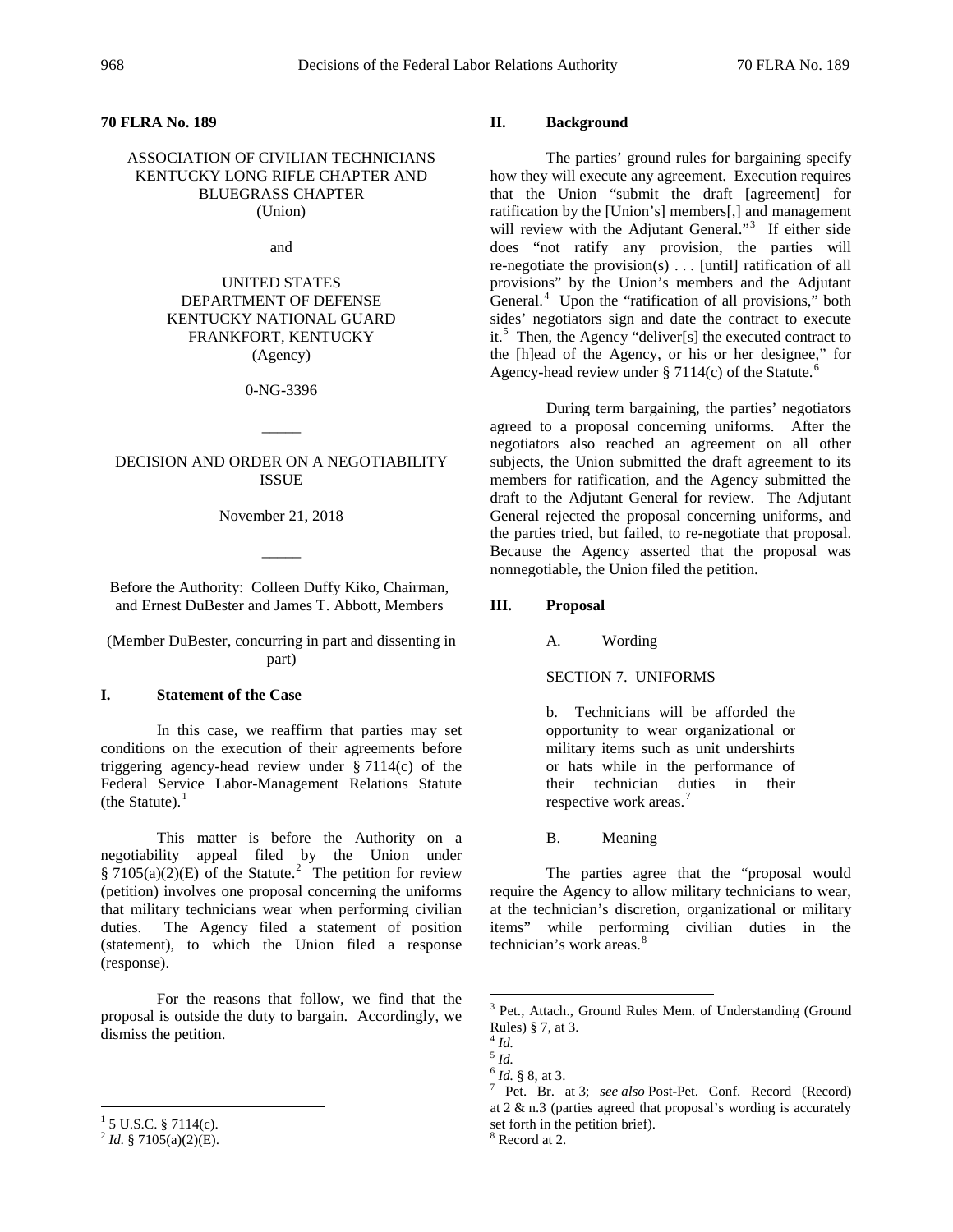- C. Analysis and Conclusions
	- 1. The parties did not execute an agreement, so the Agency was entitled to withdraw from bargaining over  $\S 7106(b)(1)$ matters.

The parties agree that, $9$  under existing Authority precedent, $10$  the particular uniforms that military technicians wear while performing civilian duties are part of their "methods[] and means of performing work," within the meaning of § 7106(b)(1) of the Statute.<sup>[11](#page-1-2)</sup>

An agency may "elect[]" to bargain over the methods and means of performing work, $^{12}$  $^{12}$  $^{12}$  as well as other § 7106(b)(1) matters, but the agency is not required to do so.<sup>[13](#page-1-4)</sup> Further, "an agency that elects to bargain over [§ ]7106(b)(1) matters may withdraw from bargaining [over those matters] at any time before reaching agreement."<sup>[14](#page-1-5)</sup> But, if the parties execute an agreement on such matters, then, under  $\S 7114(c)$  of the Statute, the head of the agency "shall approve [that] agreement" *unless* it is inconsistent with applicable law, rule, or regulation. $15$ 

The Agency argues that it withdrew from bargaining over technician's uniforms, which are the methods and means of performing technicians' work under § 7106(b)(1), *before* the parties reached an agreement that would trigger Agency-head review under  $§$  7114(c).<sup>16</sup> By contrast, the Union argues that, when the Adjutant General rejected the disputed uniform wording, he did so *as part of* Agency-head review under  $§ 7114(c).$ <sup>17</sup> And the Union asserts that, because the Adjutant General was conducting Agency-head review, he acted unlawfully by disapproving the uniform provision solely because it concerns a  $\S 7106(b)(1)$ matter.<sup>[18](#page-1-9)</sup>

As relevant here, the Authority has recognized that the period for agency-head review under  $§ 7114(c)$ begins after the *execution* of an agreement.<sup>[19](#page-1-10)</sup> Further, parties may adopt ground rules that specify the conditions under which they will recognize an agreement as executed.<sup>[20](#page-1-11)</sup> Here, the parties adopted ground rules for that very purpose. And the ground rules require that *both* the Union's members *and* the Adjutant General "ratify" all provisions in a draft agreement before the agreement may be executed.<sup>21</sup> Because the Adjutant General did not ratify the uniform proposal, $^{22}$  $^{22}$  $^{22}$  the parties never executed an agreement that would trigger Agency-head review under  $§ 7114(c)$ , and we reject the Union's contrary argument. Consequently, the Statute entitled the Agency to withdraw from negotiations over the subject of uniforms.

> 2. The proposal is not an appropriate arrangement under § 7106(b)(3) of the Statute.

A proposal that interferes with management's rights under § 7106(b)(1) may nevertheless be a mandatory subject of negotiation if the proposal is an appropriate arrangement under § 7106(b)(3) of the Statute.<sup>[23](#page-1-6)</sup> The Union argues that, even if the Adjutant General did not unlawfully reject the uniform wording on Agency-head review, the proposal is negotiable as an appropriate arrangement for the Agency's exercise of its right to determine technicians' methods and means of performing work.<sup>[24](#page-1-9)</sup>

When determining whether a proposal is within the duty to bargain under  $\S 7106(b)(3)$ , the Authority has

effective.").<br> $21$  Ground Rules § 7, at 3.

<span id="page-1-13"></span><span id="page-1-12"></span>

<span id="page-1-11"></span><span id="page-1-10"></span><span id="page-1-1"></span><span id="page-1-0"></span><sup>9</sup> Pet. Br. at 4; Statement at 10-11. <sup>10</sup> *E.g.*, *Ass'n of Civilian Technicians*, 38 FLRA 1005, 1012-13 (1990) (Proposal 2, parts b, d, f, and g), *pet. for review granted on other grounds & decision remanded sub nom. U.S. DOD, Nat'l Guard Bureau, R.I. Nat'l Guard, R.I. v. FLRA*, 982 F.2d 577, 580 (D.C. Cir. 1993). <sup>11</sup> <sup>5</sup> U.S.C. § 7106(b)(1). <sup>12</sup> *Id.* <sup>13</sup> *U.S. Dep't of Commerce, Patent & Trademark Office*,

<span id="page-1-3"></span><span id="page-1-2"></span>

<span id="page-1-4"></span><sup>53</sup> FLRA 858, 871-72 (1997) (*Commerce*) (citing *FDIC, Headquarters*, 18 FLRA 768, 771 (1985)); *cf. AFGE, Local 3937, AFL-CIO*, 64 FLRA 17, 21-22 (2009) (insisting on bargaining to impasse on a permissive subject is an unfair labor practice).

<span id="page-1-5"></span><sup>&</sup>lt;sup>14</sup> *Commerce*, 53 FLRA at 871.<br><sup>15</sup> 5 U.S.C. § 7114(c)(2).<br><sup>16</sup> Statement at 12.<br><sup>17</sup> Pet. Br. at 3, 5-6.<br><sup>18</sup> *Id.* 

<span id="page-1-6"></span>

<span id="page-1-7"></span>

<span id="page-1-8"></span>

<span id="page-1-9"></span>

 <sup>19</sup> *E.g.*, *SSA*, 46 FLRA 1404, 1405 n.4 (1993) (citing *POPA*, 41 FLRA 795, 803 (1991)).<br><sup>20</sup> *E.g.*, *id.* ("The ... argument that the [u]nion's failure to ratify

the [memorandum of understanding (MOU)] was of no effect . . . is misplaced. As the [u]nion properly had conditioned execution of the MOU on ratification, . . . [any § ]7114 review, which is triggered by execution of an agreement, was not

 $22$  The Union argues that the Statute prohibits the Authority from recognizing the *Agency's* right to ratify agreements because, according to the Union, the Statute reserves that right to the *Union* only. Resp. at 2-4. But we reject this argument because the Authority has previously recognized that ground rules may require higher-level agency approval of agreements as a precondition to execution. *Dep't of HHS, Phila. Reg'l Office, Region III*, 12 FLRA 167, 169 & n.3 (1983) (despite negotiators' initials on all proposals, agreement was not "final" because ground rules required approval by higher-level manager). The Adjutant General's review here was a lawful product of the parties' ground rules.

<sup>23</sup> *NATCA*, 61 FLRA 341, 344 (2005). A proposal that interferes with  $\S 7106(b)(1)$  rights may also be negotiable as a procedure under § 7106(b)(2) of the Statute. *Id.* <sup>24</sup> Pet. Br. at 3-4.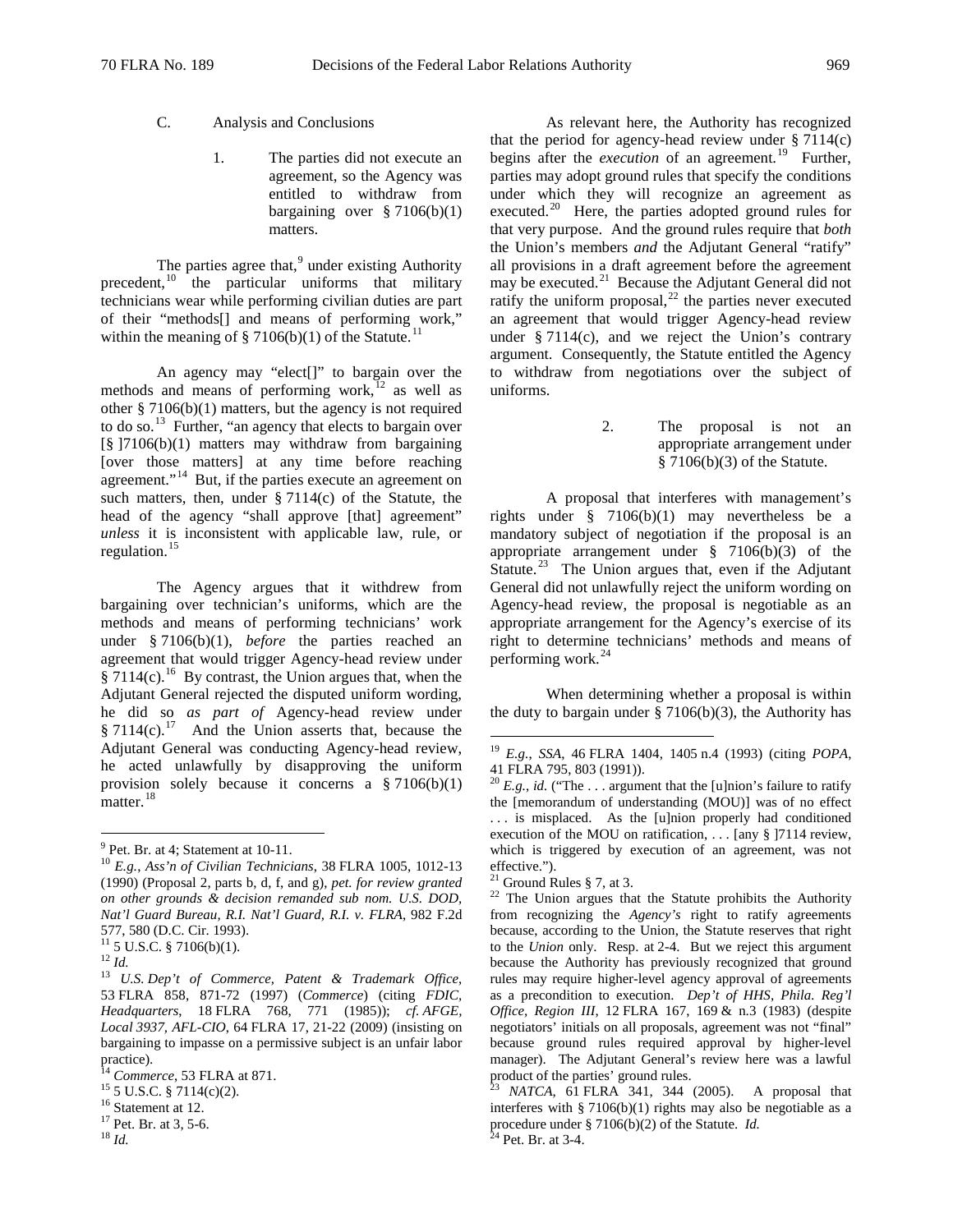recognized that an appropriate arrangement may not "negate" the exercise of a management right by reversing management's substantive decision altogether. $^{25}$  $^{25}$  $^{25}$  Here, the Agency has prescribed the uniform that technicians will wear while performing their civilian duties, and the proposal attempts to negate that choice by allowing a different uniform "*at the technician's discretion*."[26](#page-2-1) The proposal would clearly violate the Agency's prerogative under the Statute to elect not to bargain *at all* over the *substance* of this § 7106(b)(1) matter.<sup>[27](#page-2-2)</sup> Therefore, we find that the proposal is not an appropriate arrangement under § 7106(b)(3).<sup>[28](#page-2-3)</sup>

# **IV. Order**

The petition for review is dismissed.

<span id="page-2-0"></span> <sup>25</sup> *E.g.*, *AFGE, Local <sup>1164</sup>*, 66 FLRA 112, 117 (2011) (*Local 1164*) (proposal to use different model workstation than agency had chosen "negate[d] the [a]gency's determinations entirely" as to methods and means of performing work under § 7106(b)(1)), *pet. for review denied*, 483 F. App'x 577, 578 (D.C. Cir. 2012) (per curiam) (unpublished); *AFGE, Nat'l Council of Field Labor Locals, Local 2139*, 57 FLRA 292, 294-95 (2001) (*Local 2139*) (proposal to prevent management from using the word "courteous" in performance standards completely precluded management from exercising its rights to direct employees and assign work under § 7106(a)(2)(A) and (B) of the Statute); *NAGE, Local R7-23*, 23 FLRA 753, 759 (1986) (*Local R7-23*) (where management exercised § 7106(a)(1) right to change internal-security policy so that employees were liable for property damage due to "negligence," proposal that would preclude employee liability except in cases of "gross negligence" "completely reverse[d] the substantive effect of management's action").<br><sup>26</sup> Record at 2 (emphasis added).

<span id="page-2-2"></span><span id="page-2-1"></span><sup>&</sup>lt;sup>27</sup> See Local R7-23, 23 FLRA at 759 (proposal was not negotiable where it "completely reverse[d] the substantive effect of management's action"). The dissent is wrong to suggest that we have abandoned the balancing test set forth in *NAGE, Local R14-87*, 21 FLRA 24, 31 (1986) (*KANG*), for evaluating the negotiability of proposals under § 7106(b)(3). Dissent at 6. Rather, we rely on precedent that recognizes that there are no benefits to employees that could, on balance, render an arrangement "appropriate" if it totally negates management's substantive decision. *See NTEU*, 70 FLRA 100, 104 (2016) (applying *KANG* to find that a "proposal . . . [that] negates the [a]gency's ... determination entirely ... is not an 'appropriate' way to ameliorate a right's adverse effects within the meaning of § 7106(b)(3)").

<span id="page-2-3"></span><sup>28</sup> *See Local 1164*, 66 FLRA at 117; *Local 2139*, 57 FLRA at 294-95; *Local R7-23*, 23 FLRA at 759.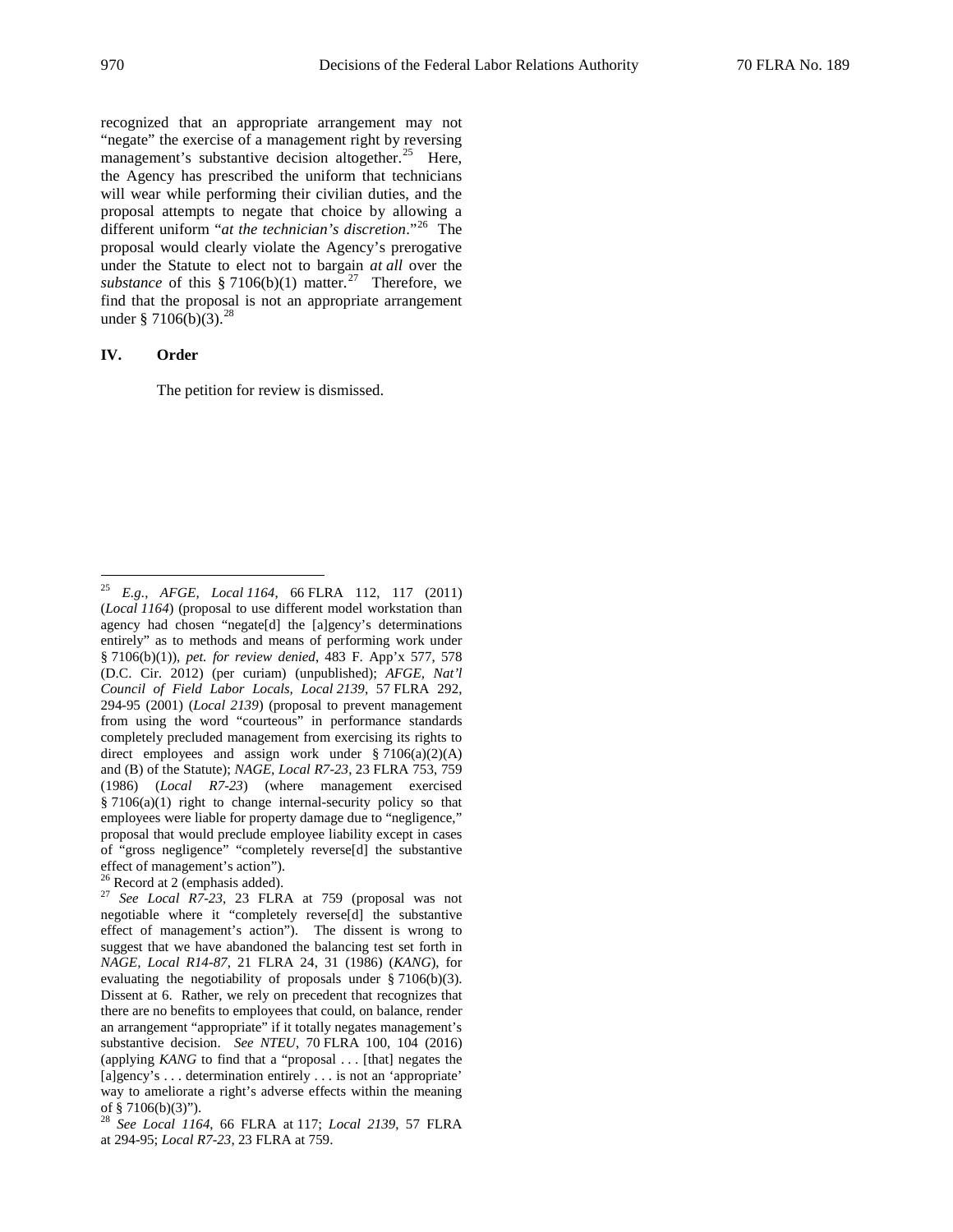# **Member DuBester, concurring in part and dissenting in part:**

I agree with the majority that in the circumstances of this case, the parties did not execute an agreement concerning the disputed proposal, triggering Agency-head review. But I disagree with the majority's resolution of whether the proposal is an appropriate arrangement under § 7[1](#page-3-0)06(b)(3) of the Statute.<sup>1</sup>

As the majority has repeatedly reaffirmed, "in the negotiability context, to determine whether a union proposal is an appropriate arrangement under  $\frac{2}{3}$  7106(b)(3) of the Statute . . . [, the Authority applies a] 'balancing' excessive-interference test."<sup>[2](#page-3-1)</sup> And the majority has a detailed understanding of what that test entails. As the majority explained in a recent decision: "When determining whether a proposal is within the duty to bargain under § 7106(b)(3), the Authority initially determines whether the proposal is intended to be an 'arrangement' for employees adversely affected by the exercise of a management right. If the proposal is an arrangement, the Authority determines whether it is appropriate, or whether it is inappropriate because it excessively interferes with the relevant management rights. The Authority makes this determination by weighing 'the competing practical needs of employees and managers' in order to ascertain whether the benefits to employees flowing from the proposal outweigh the proposal's burdens on the exercise of the management right involved."[3](#page-3-2) This analytical framework is often referred to as the *KANG* analysis.<sup>[4](#page-3-3)</sup> All of the Authority's various panels of Members, and the federal courts, $5$  have applied the *KANG* analysis since 1986; that is, for over thirty years.

<span id="page-3-8"></span><span id="page-3-7"></span><span id="page-3-6"></span><span id="page-3-5"></span>So, is the Authority's thirty-something *KANG*  analysis alive and well? If the majority's decision in this

case is a reliable indicator, the answer is "No." With only the briefest discussion, the majority effectively jettisons the *KANG* excessive-interference balancing analysis, and replaces it with a lopsided "negates" test.<sup>[6](#page-3-5)</sup> Adopting a *per se* rule, the majority holds that "an appropriate arrangement may not 'negate' the exercise of a management right by reversing management's substantive decision altogether."<sup>[7](#page-3-6)</sup> As the majority explains, under their new "negates" test, "there are no benefits to employees that could, on balance, render an arrangement 'appropriate' if it totally negates arrangement 'appropriate' if it totally negates management's substantive decision,"[8](#page-3-7) regardless of how limited or inconsequential that management decision is.

The majority's new, unexplained "negates" test has no foundation in the Statute or the Authority's case law. The four cases the majority cites, from the thousands the Authority has issued, do not support the majority's new test. In three of the cases, the Authority's observation that the disputed proposal would "negate" a management determination was only one factor among many in the Authority's application of the *KANG*  balancing test.<sup>[9](#page-3-8)</sup> And in the fourth case, decided shortly after the Authority issued *KANG*, the Authority applied an "abrogation" test.<sup>10</sup> The majority does not claim in this case that the Union's proposal, concerning uniform items such as the undershirts and hats employees may wear at work, "abrogates" the pertinent management

<span id="page-3-1"></span><span id="page-3-0"></span><sup>1</sup> <sup>5</sup> U.S.C. § 7106(b)(3). <sup>2</sup> *U.S. DOJ, Fed. BOP, Fed. Corr. Complex, Lompoc, Cal.*, 70 FLRA 596, 598 n.27 (2018) (Member DuBester dissenting as to other matters); *see also U.S. Dep't of the Treasury, IRS*, 70 FLRA 792, 794 n.36 (2018) (Member DuBester dissenting as to other matters) (stating that the Authority will continue to use the Authority's established excessive-interference balancing test to resolve appropriate-arrangement claims in the negotiability context); *NTEU*, 70 FLRA 691, 692-93 (2018) (*NTEU*) (Member DuBester dissenting as to other matters) (citing *NAGE, Local R14-87*, 21 FLRA 24, 31 (1986) (*KANG*)) (same).<br> $\frac{3}{3}$  *NTEU*, 70 FLRA at 692.

<span id="page-3-2"></span>

<span id="page-3-3"></span><sup>&</sup>lt;sup>4</sup> See, e.g., NTEU (DHS), 70 FLRA 701, 704-05 (2018) (citing *NAIL, Local 5*, 67 FLRA 85, 87 (2012)) (applying *KANG*  analysis).

<span id="page-3-4"></span><sup>5</sup> *See, e.g.*, *U.S. Capitol Police v. Office of Compliance*, 2018 WL 5795981, at \*5 (Fed. Cir. Nov. 6, 2018); *U.S. Dep't of the Treasury, Office of the Chief Counsel, IRS v. FLRA*, 960 F.2d 1068, 1073 (D.C. Cir. 1992).

<sup>&</sup>lt;sup>6</sup> Majority at 4.

<sup>7</sup> *Id.* <sup>8</sup> Majority at 5 n.27.

<sup>9</sup> *See NTEU (CBP)*, 70 FLRA 100, 104 (2016) ("the proposal significantly burdens the Agency's right to determine internal-security practices and this burden outweighs any benefits that the proposal would afford to the officers"); *AFGE, Local 1164*, 66 FLRA 112, 117 (2011) ("After weighing the alleged benefits afforded to employees . . . against the burdens on management's rights to determine the methods and means of performing work, we find that the burdens on management's rights outweigh the benefits to employees."); *AFGE, Nat'l Council of Field Labor Locals, Local 2139*, 57 FLRA 292, 294-95 (2001) ("[T]he Union's proposal will benefit certain employees by preventing the Agency from changing the customer service policy to include language that could negatively impact employees' appraisals or subject them to disciplinary action. However, the Union's proposal will also severely restrict the Agency's ability to direct employees and assign work. In fact, the Union's proposal completely precludes the Agency from using the language that it wishes to use in the customer service policy, including the use of the word courteous. We conclude that this complete preclusion outweighs the benefits to employees of using the Union's offered language. . . . Therefore, the proposal is not within the duty to bargain under § 7106(b)(3) of the Statute.").

<sup>10</sup> *See NAGE, Local R7-23*, 23 FLRA 753, 759 (1986) ("Proposals which totally abrogate the exercise of a management right excessively interfere with that right and do not constitute 'appropriate arrangements.'").